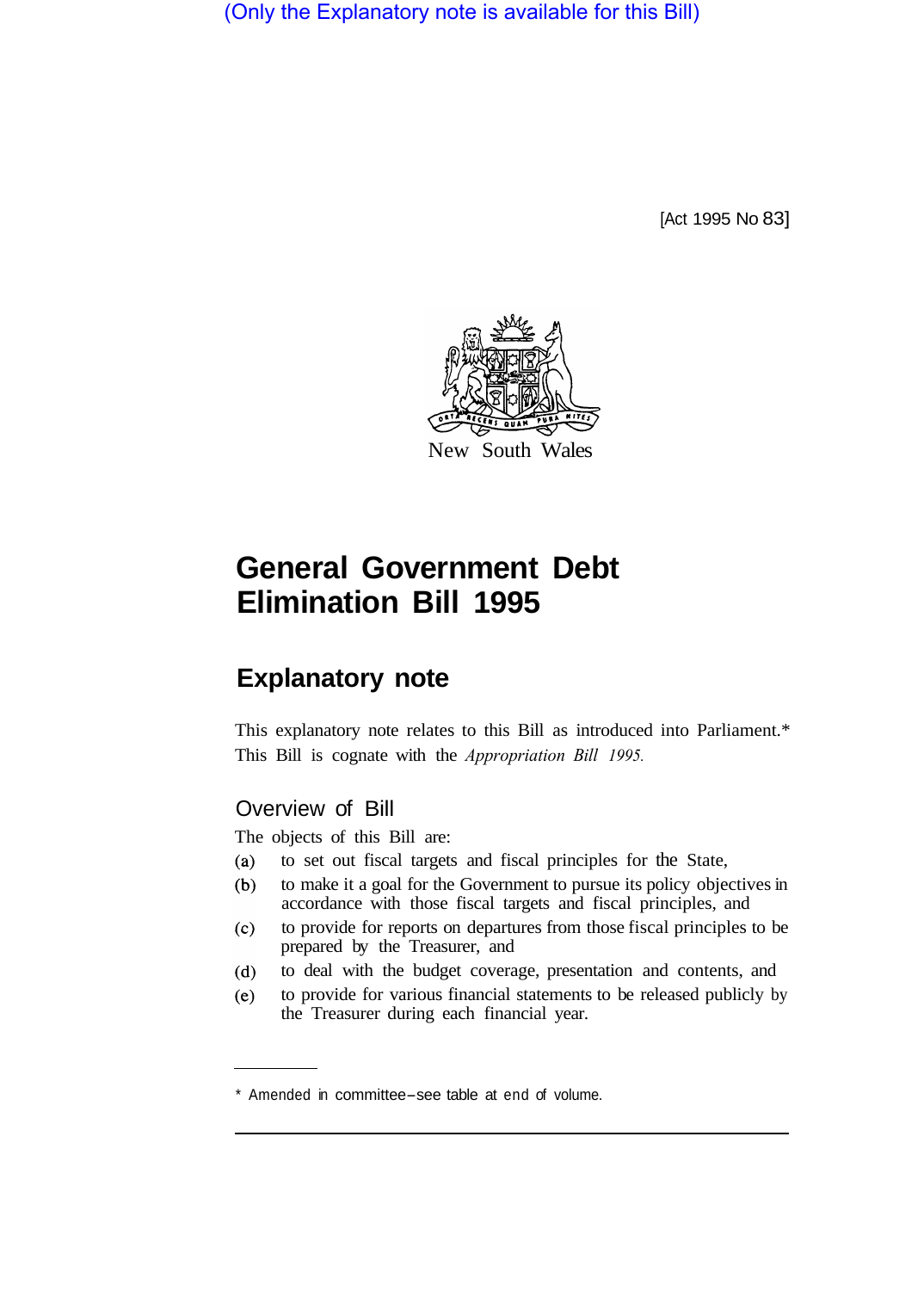Explanatory note

### Outline of provisions

#### **Part 1 Preliminary**

**Clause 1** sets out the name (also called the short title) of the proposed Act.

**Clause 2** provides that the proposed Act will commence on a day or days to be proclaimed.

**Clause 3** states the objects of the proposed Act set out above and that the proposed Act applies in respect of the State budget.

**Clause 4** defines certain terms used in the proposed Act. In particular, **general government sector** means those New South Wales agencies or activities listed or described as part of the general government sector by the Australian Bureau of Statistics in accordance with international statistics conventions. The agencies or activities comprising the **public trading enterprise sector** are determined in a similar way. The Treasurer may determine from time to time that an agency or activity is to be treated or not treated as part of the general government sector or public trading enterprise sector for any or all of the purposes of the proposed Act and is to table in Parliament any such determination, together with an explanation as to the reasons why it was made.

#### **Part 2 Fiscal targets**

**Clause 5** states that, for the purposes of the proposed Act, the fiscal targets are those set out in the proposed Part. The fiscal targets are to be achieved in the context of maintaining prudent, commercially sound debt levels for the agencies or activities comprising the public trading enterprise sector.

**Clause 6** sets out the short term fiscal target, which is to achieve a sustainable surplus budget within 3 years after the end of the financial year in which the proposed Act commences.

**Clause 7** sets out the medium term fiscal target, which is to reduce, by 30 June 2005, the level of general government sector net debt to a sustainable level, that is, a level at which the budget can absorb the full impact of an economic cycle without the need for significant corrective action on the revenue or expenditure side.

**Clause 8** sets out the long term fiscal target, which is to-eliminate net debt for the general government sector by 30 June 2020.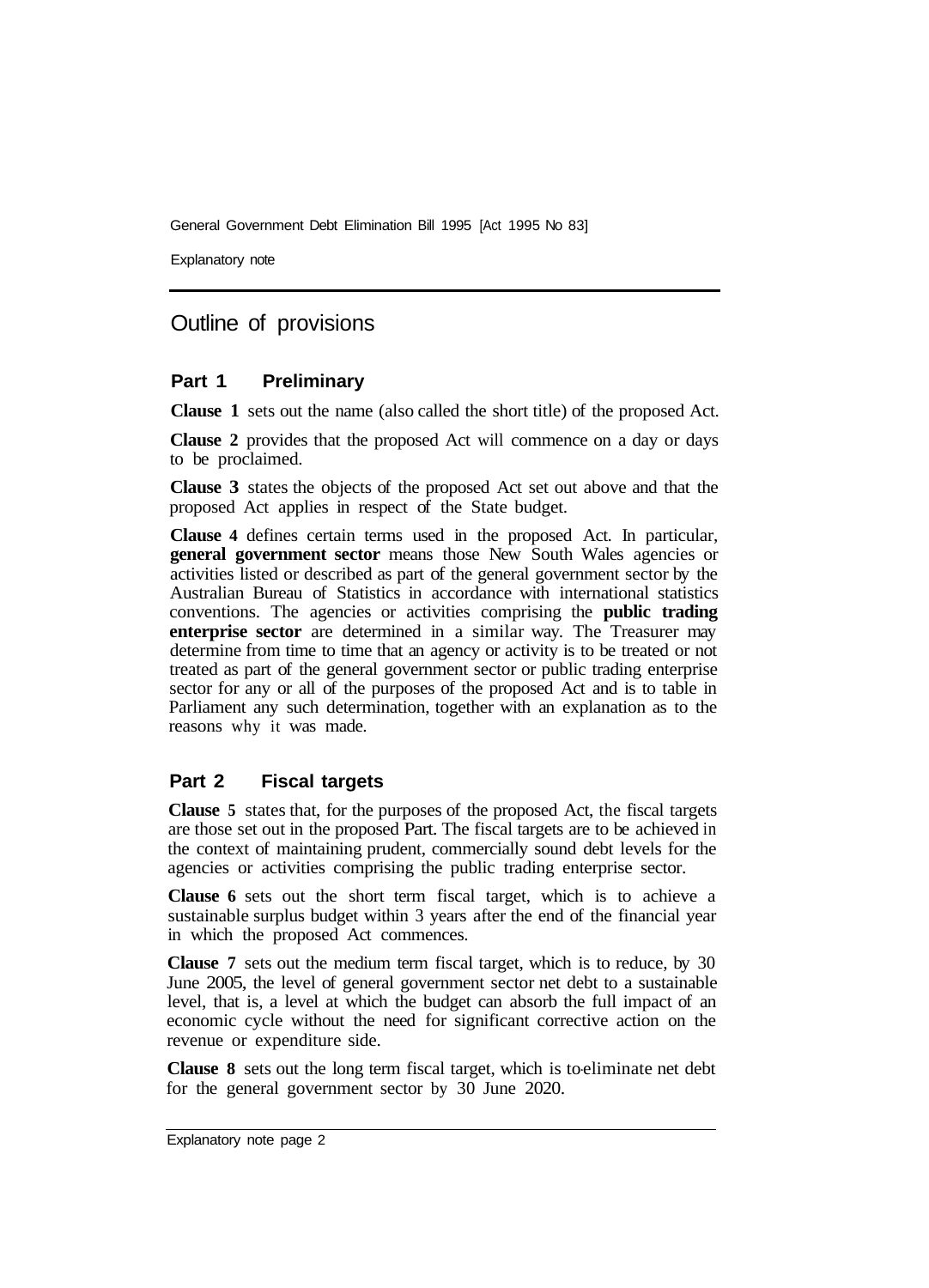Explanatory note

#### **Part 3 Fiscal principles**

**Clause 9** states that, for the purposes of the proposed Act, the fiscal principles are as set out in the proposed Part.

**Clause 10** states that the Government should aim to follow its policy objectives in accordance with the fiscal principles. Those principles may be departed from in the presentation and implementation of the budget, but the departure is to be temporary and the Treasurer is, to report on the departure in the budget papers.

**Clause 11** sets out fiscal principle No 1—that the budget should be framed *so* as to achieve a fiscal result consistent with the fiscal targets.

**Clause 12** sets out fiscal principle No 2—that the general government sector net worth should at least be maintained in real terms.

**Clause 13** sets out fiscal principle No 3—that accruing employer superannuation liabilities for the general government sector and the public trading enterprise sector should be fully funded and the funding of accrued unfunded employer superannuation liabilities for those sectors should be phased in so as eventually to eliminate any unfunded liabilities.

**Clause 14** sets out fiscal principle No 4—that the long-lived physical assets of general government sector agencies should be properly maintained. Each general government sector agency is to produce and keep up to date an asset maintenance plan for those assets in accordance with the directions of the Treasurer.

**Clause 15** sets out fiscal principle No 5—that growth in net cost of services and in budget outlays (both current and capital) should be kept at or below the growth in inflation and population, but within a 3 to 5 year time frame for capital outlays so as to allow for the potential impact from year to year of large capital projects.

**Clause 16** sets out fiscal principle No 6—that management of net debt should be on the basis of sound risk management principles and a prudent limit should be placed on the level of financial risk for overall financial assets and liabilities. Each general government sector agency is to produce and keep up to date a risk management plan in accordance with the directions of the Treasurer.

**Clause 17** sets out fiscal principle No 7—that the level of taxes should be restrained to the maximum possible extent and policies should be pursued that are consistent with a reasonable degree of predictability about the level and stability of tax rates for future years.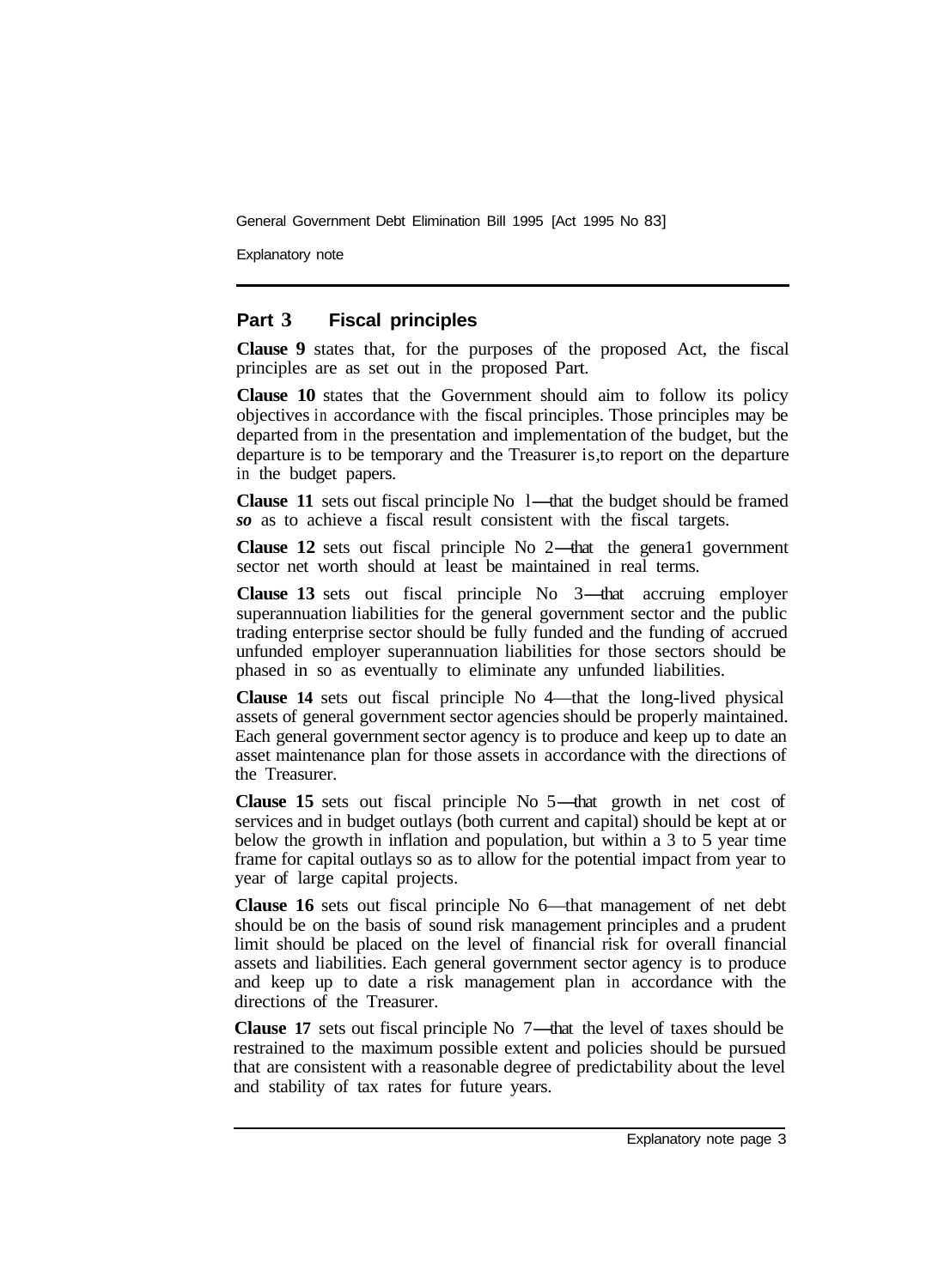Explanatory note

#### **Part 4 Budget coverage, presentation and contents**

**Clause 18** provides that the budget is to be presented on a basis that covers the general government sector.

**Clause 19** requires the budget to be presented according to government finance statistics principles and on an accrual basis according to specified standards and principles. The Treasurer is to include a report of any departures from those standards and principles in the budget papers.

**Clause 20** requires the budget papers for a financial year to be tabled in the Legislative Assembly before the end of the previous financial year (or as soon as possible afterwards if the Legislative Assembly is not sitting at that time). This requirement operates in relation to the budget papers for the 1996-1997 financial year and financial years after that.

**Clause 21** requires the Treasurer to include in the budget papers a budget policy statement containing specified matters.

**Clause 22** requires the budget papers to include certain information.

#### **Part 5 Within-year reporting requirements**

**Clause 23** requires the Treasurer to release publicly a monthly statement setting out the budget result, on the basis of government finance statistics principles, from the beginning of the financial year to the end of the relevant month.

**Clause 24** requires the Treasurer to release publicly a statement in February of each year from and including 1996 containing certain information on economic and budget projections.

**Clause 25** requires the Treasurer to release publicly a consolidated financial statement for the first 6 months and the last 6 months of each financial year.

#### **Part 6 Miscellaneous**

**Clause 26** enables the Treasurer to determine when requirements of proposed Parts 4 and 5 take effect. The clause does not apply to the requirements of clauses 20 and 24, which contain their own provisions as to timing.

**Clause 27** provides that the proposed Act does not place on any person any obligation enforceable in a court of law or administrative review body.

Explanatory note page 4